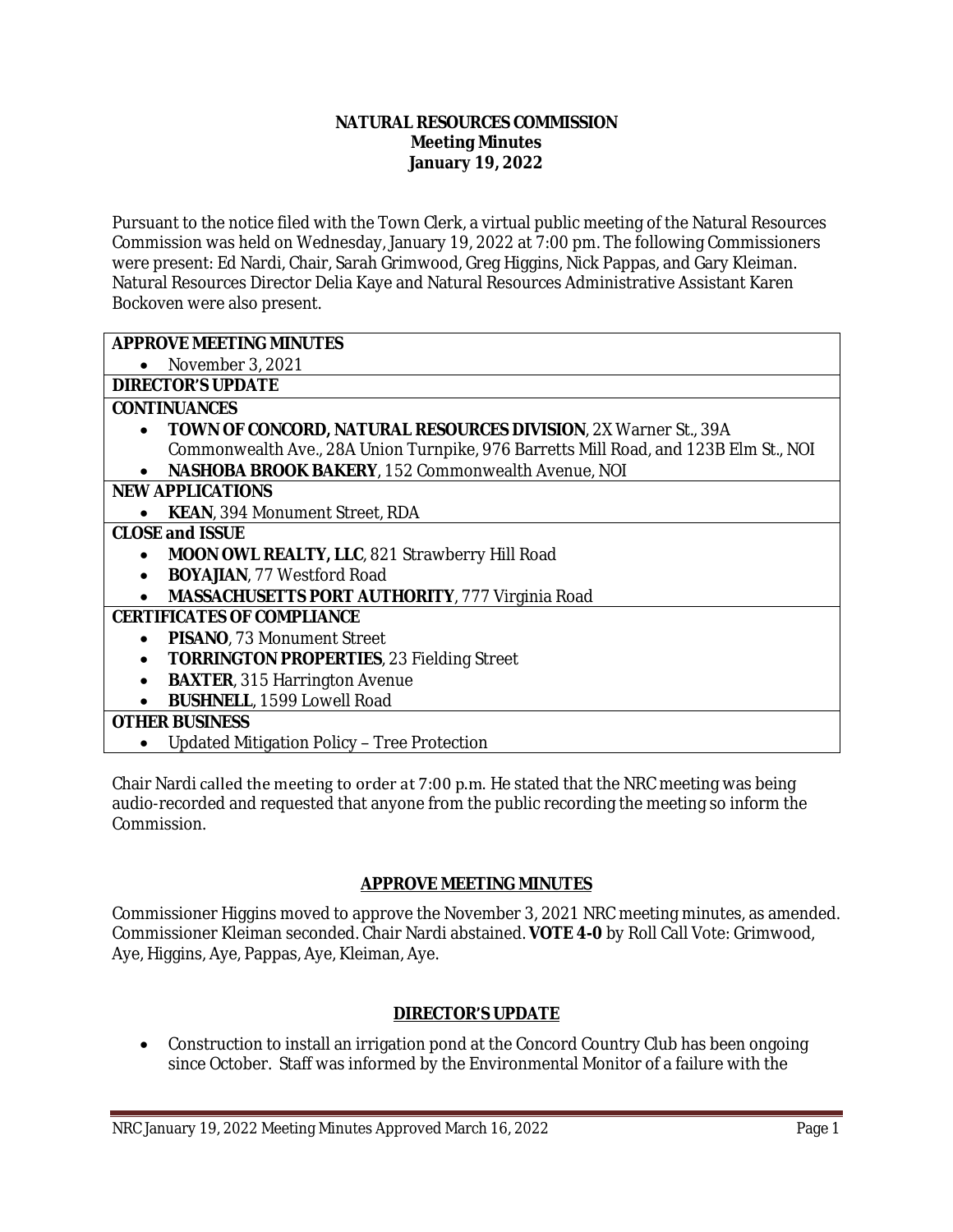erosion controls, with a thin layer of silt entering the Jennie Dugan wetland system. The section where the breach occurred had not not hydroseeded because it was probably too late in the season to put down. Director Kaye and Assistant Town Engineer Justin Richardson met with General Manager Greg Cincotta and Course Superintendent Peter Rappoccio to discuss remediation measures. The Club was advised to contact Stamski and McNary to evaluate remediation measures. The Club was also instructed to install check dams down the slope and remove accumulated silt by hand. In the spring, the country club will need to replant and stabilize the slope. Mr. Cincotta and Mr. Rappoccio agreed to these measures.

 At its meeting last night, CPC recommended CPA projects for Town Meeting approval, including \$1,000,000 towards the Assabet River Bluff Preservation Project in West Concord. Director Kaye said originally when the Town, CLCT, SVT, and CHDC starting discussion, the housing proposal included 10 new units to be constructed at a future date, adding to the existing two units at 406 Old Marlboro Road. A Riverwalk style of development was proposed envisioned. This proposal was not met favorably by the neighbors and the project was scaled down to six units plus two for the existing dwelling. The current proposal is to purchase the entire property for 2.8 million, carve out one acre for affordable housing then place the majority of the parcel into conservation. The neighbors felt this was a more favorable option. Director Kaye explained that originally the housing interests would contribute two-thirds of the acquisition and open space interests would contribute one-third; this balance has now reversed to reflect the higher percentage of land for conservation purposes.

The Town will submit a Land and Water Conservation Fund application on Monday for \$500,000. In addition, the Town will apply for a Municipal Vulnerability Preparedness grant for the same amount later this spring. If the Town is not successful in receiving either grant, funds will be sought from the Capital Improvement Plan.

 Director Kaye said there have been several reports of a young moose in West Concord. In the past, there have been sightings on Lowell Road and in Estabrook Woods. Commissioner Pappas said he saw a video of the moose and it did look young. Director Kaye said moose sightings are not unusual and eventually the moose will find its way back to a more suitable area.

## **CONTINUANCES**

#### **Notice of Intent Application, Town of Concord Natural Resources Division, 2X Warner Street, 39A Commonwealth Avenue, 28A Union Turnpike, 976 Barretts Mill Road, and 123B Elm Street, DEP File #137-1585**

Chair Nardi reopened the hearing seeking approval to hydraulically dredge approximately 35,750 cubic yards of accumulated sediment from Warner's Pond, dewater sediments, dispose of sediments in an upland location, and improve the Warner's Pond boat access off Commonwealth Avenue. Activities are proposed in Bank, Bordering Vegetated Wetland, Land Under Waterbodies, Bordering Land Subject to Flooding, and the 100-foot Buffer Zone to Bank and Bordering Vegetated Wetland.

List of plans and documents discussed at this meeting:

 Technical Memorandum prepared by EA Engineering, Science, and Technology, Inc. dated December 28, 2021.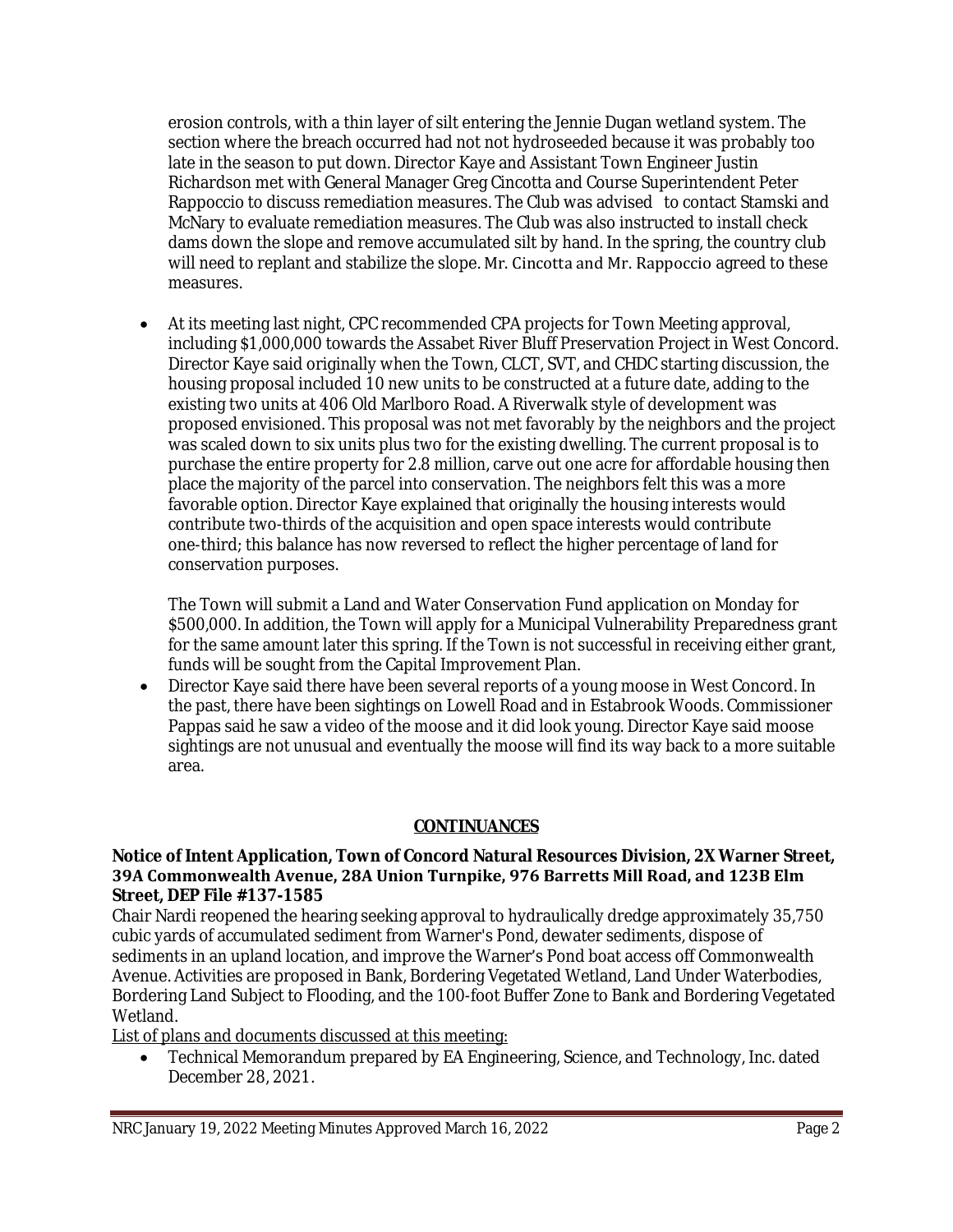Alexander Patterson and Amy Hunt of EA Engineering attended tonight's meeting. Mr. Patterson said the primary comment from the NRC that they needed to address was a question about clarifying the proposed sediment disposal volume at the final sediment disposal area. In response, they took a closer look and have refined the anticipated sediment disposal volume. They revised and submitted their plans accordingly. They have received comments from DEP both on the Notice of Intent Application and the 401 Water Quality Certification. Mr. Patterson said they are in the process of developing responses and will share with the NRC when available.

Ms. Hunt said at the last meeting there was a question about the size and volume of sediment pile. EA Engineering submitted a memo detailing how they came up with the size of the pile. Ms. Hunt explained that they will be excavating approximately 35,750 cubic yards of sediment from the pond. Approximately 4,470 cubic yards of the dredged material will be pumped from one area of the impoundment to another to make the wetland shelf. The remaining 31,300 cubic yards of dredging sediment will be pumped hydraulically into the settling area. The material that is being hydraulically pumped from the bottom of the pond will settle out to take up the same volume of material from when it was in the pond. She explained that when material is fully dewatered and then moved, they consider two things. First, is a bulking factor. Ms. Hunt said that when material is disturbed from its initial location within the pond, air is introduced into the material. The same thing will happen when the material is moved from the dewatering area to the final placement area. The bulking factor will be slightly bigger. She said in this situation there are organic materials as well. Organic materials tend to absorb more water and take up more space. There also is a shrinkage factor associated with organic material. It was determined that the shrinkage factor was a little bigger. They also included a factor of safety. An additional allowance for storage of about 5,500 cubic yards of material was added. Mr. Patterson said with the extra safety factor brings the size of the pile back to what they originally stated.

Commissioner Kleiman asked if the NRC would be provided with comments received from the other agencies. He said he was particularly interested about information about the wetland shelf. Mr. Patterson said they will provide.

Karlen Reed of 83 Whits End said she was impressed with how much detail was provided given the enormity of the project. She thanked the Division and EA Engineering for addressing her concerns.

The Applicant agreed to continue the hearing until February 16, 2022 to allow additional information to be provided.

## **Notice of Intent, Nashoba Brook Bakery, 152 Commonwealth Avenue, DEP File #137-1587**

Chair Nardi reopened the hearing seeking approval to remove and rebuild an existing concrete walkway and install new water and sewer connections within Bordering Land Subject to Flooding, the 200-foot Riverfront Area to the Nashoba Brook, and the 100-foot Buffer Zone to Bank and Bordering Vegetated Wetlands.

List of plans and documents discussed at this meeting:

Site Plan prepared by Stamski and McNary, Inc. revised January 18, 2022.

Nathanial Cataldo of Stamski and McNary attended tonight's meeting. Mr. Cataldo said revisions have been made to their plan based on comments received at the last meeting. As requested by CPW/Engineering, they revised the floodplain calculations by elevation and contour. They also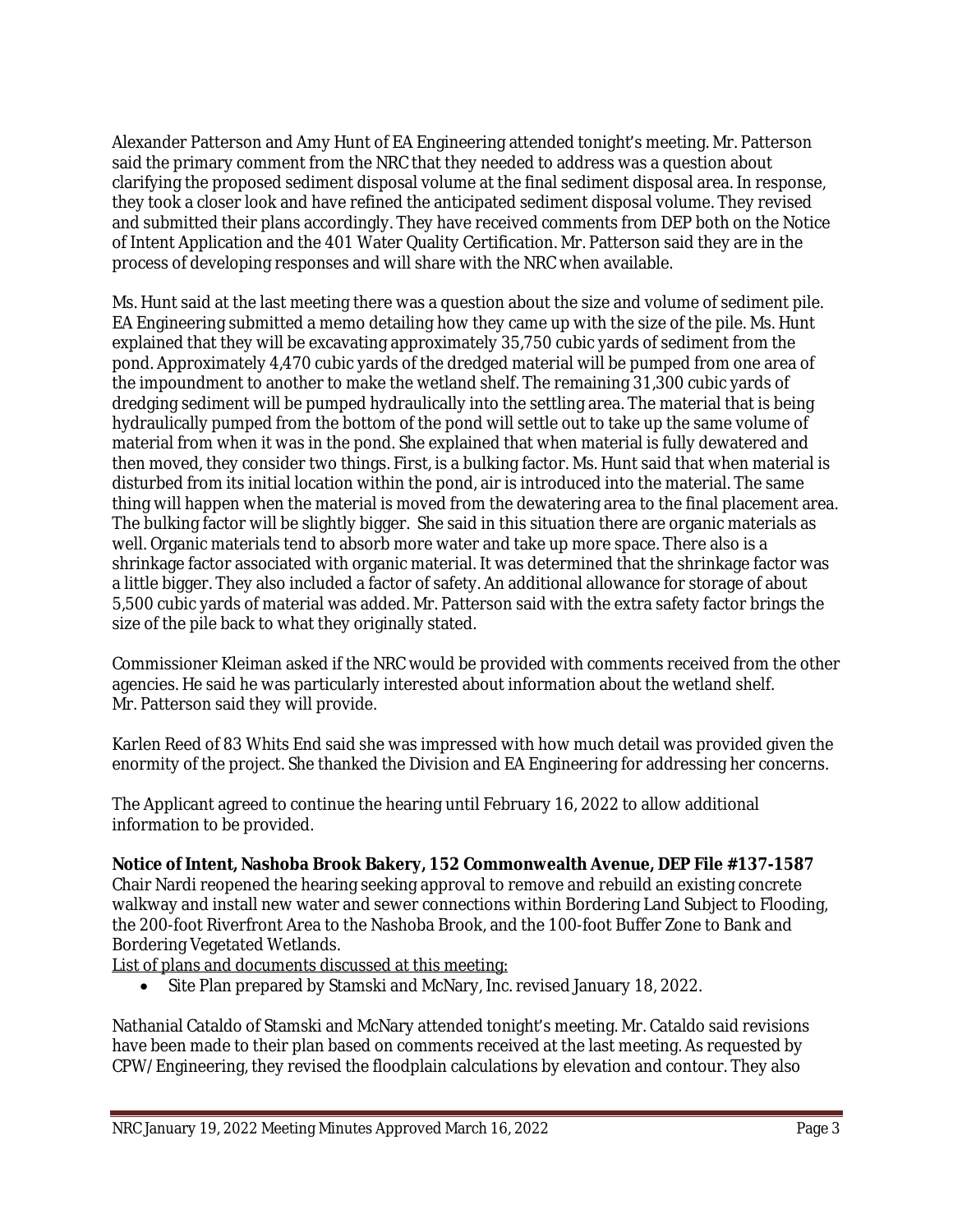noted where the fill and compensatory storage areas will be located. Mr. Cataldo explained that the fill is the result of the walkway being raised. The compensatory storage area is the result of part of the walkway that is being removed. Mr. Cataldo said the section of the walkway that is being removed will be replanted with low cover shrubs. He said the Town Engineer wanted assurance that cars would not be able to drive down the walkway once the bollards were removed. Mr. Cataldo said the bollards are only a couple of inches high now and do not serve any purpose. The walkway in that section will only be 5-feet wide and is not wide enough for a car to drive down. Commissioner Higgins said the walkway is probably not suitable for bicycles either. Mr. Cataldo agreed.

Commissioner Higgins asked if there were any roof drains on the walkway side of the building. Mr. Cataldo said there are no outfalls on the walkway. He said the grass strip in the middle is lower which creates a swale. Director Kaye said if water is running down from the building it may be a good idea to put steel edging on both the river side and walkway side to contain the soil.

Director Kaye said the 223 noted as the contour on the plan needs to be corrected to 123. Mr. Cataldo said he will correct.

Suzanne Spinney of 270 Fiske Street, Carlisle said she has been working with John Gates of Nashoba Brook Bakery on this project. Ms. Spinney explained that the back walkway is also the new handicap accessible entry. They had to be cognizant of the pitch and swale and that is why they are removing the bollards.

The Applicant agreed to continue the hearing until February 2, 2022 to allow additional information to be provided.

## **NEW APPLICATIONS**

**Request for Determination of Applicability, Kean, 394 Monument Street, RDA File #22-1** Chair Nardi opened the meeting seeking approval to install a drywell within the 200-foot Riverfront Area of the Concord River and within the 100-foot Buffer Zone to Bank and Bordering Vegetated Wetlands.

List of plans and documents discussed at this meeting:

- Request for Determination of Applicability Application; and
- Drywell Plan prepared by Stamski and McNary, Inc. dated December 28, 2021.

Nathanial Cataldo of Stamski and McNary attended tonight's meeting. Mr. Cataldo said the property is bordered by the Concord River. The entire parcel is within the 200-foot Riverfront area and within the 100-foot BZ to Bank and Bordering Vegetated Wetland. Mr. Cataldo said the homeowner wants to install a water softening system to remove minerals. He explained that over time minerals in the water could potentially damage pipes and appliances. The backwash produced from the softening system will drain into a 300-gallon drywell which will be underneath the existing driveway. Installation of the drywell will only take a day or two. The driveway pavement will be sawcut and then repaved after work is completed.

Commissioner Kleiman asked if there would be any chemicals coming out from the backwash or just mineral content. Mr. Cataldo replied that sodium will cause a chemical reaction which will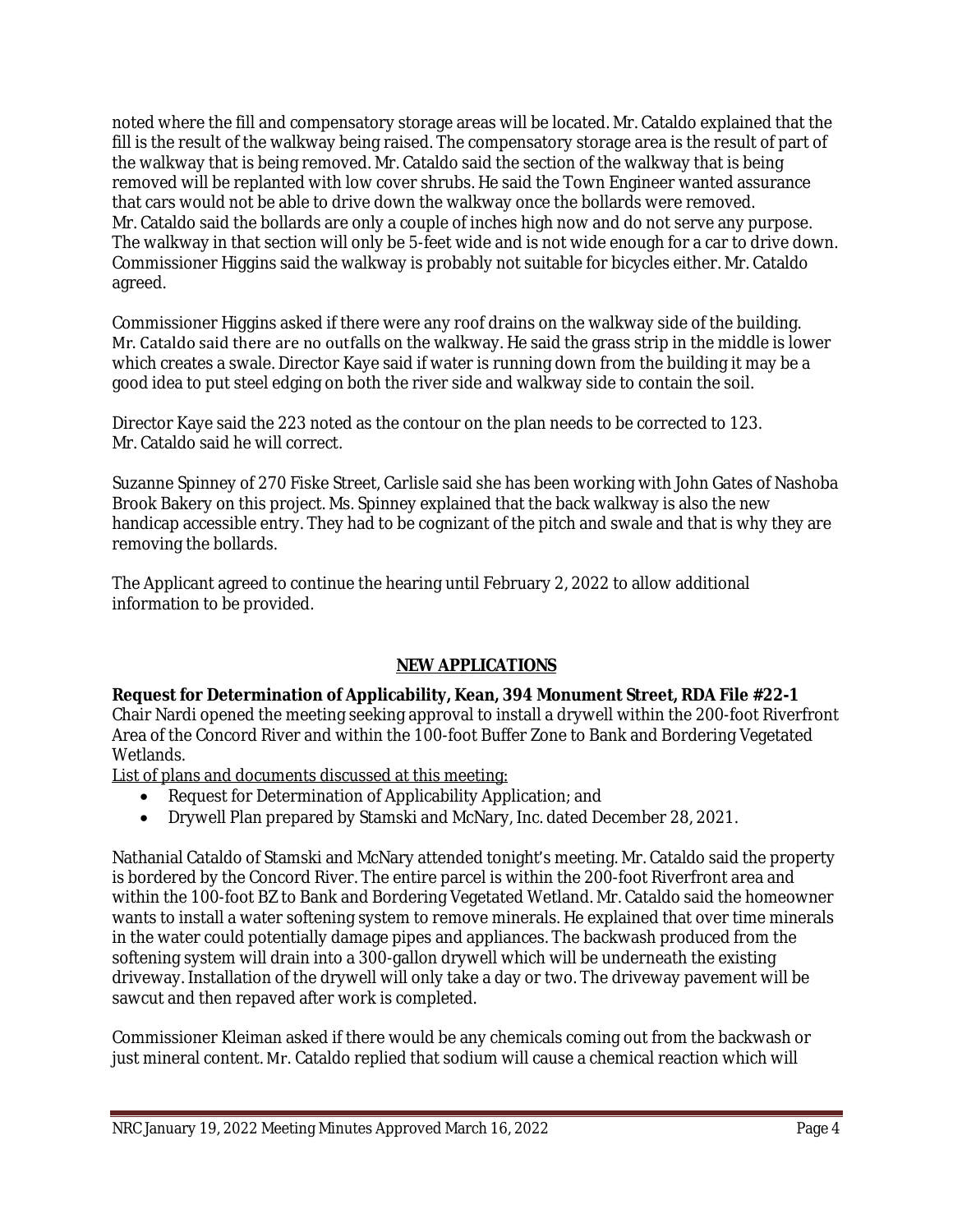remove the minerals from the water. The minerals that will run into the drywell are minerals that are already there now. There is no worry about high mineral content or salt getting into the ground.

There were no public comments.

Commissioner Higgins moved to issue a Negative Determination of Applicability #2 and #3 with the following conditions: 1) A pre-construction site visit shall be held with DNR staff and the Contractor to review erosion controls and limits of work; 2) Stockpiling shall occur within the existing paved driveway, outside the 50-foot buffer zone; and 3) After the project has been completed, the Applicant shall submit a letter to the NRC stating that work has been conducted in accordance with all conditions of this Determination of Applicability. Any changes from the RDA shall be described. Commissioner Grimwood seconded. It was **UNANIMOUSLY VOTED** by roll call vote: Grimwood, Aye, Higgins, Aye, Pappas, Aye, Kleiman, Aye, Nardi, Aye.

## **CLOSE AND ISSUE PERMITS**

## **Moon Owl Realty, LLC, 821 Strawberry Hill Road, DEP File #137-1580**

Chair Nardi reopened the hearing seeking approval to construct a single-family dwelling, deck, associated driveway, and sewage disposal system within the 100-foot Buffer Zone to Bordering Vegetated Wetlands.

Commissioner Grimwood moved to close the hearing and issue an Order of Conditions for DEP File #137-1580 with Findings A and B, Standard Conditions 1-20, and Special Conditions 21-55. Commissioner Higgins seconded. It was **UNANIMOUSLY VOTED** by roll call vote: Grimwood, Aye, Higgins, Aye, Pappas, Aye, Kleiman, Aye, Nardi, Aye.

## **Boyajian, 77 Westford Road, DEP File #137-1588**

Chair Nardi reopened the hearing seeking approval to construct an addition off an existing detached garage within the 100-foot Buffer Zone to Bordering Vegetated Wetlands.

Commissioner Grimwood moved to close the hearing and issue an Order of Conditions for DEP File #137-1588 with Finding A, Standard Conditions 1-20, and Special Conditions 21-52. Commissioner Higgins seconded. It was **UNANIMOUSLY VOTED** by roll call vote: Grimwood, Aye, Higgins, Aye, Pappas, Aye, Kleiman, Aye, Nardi, Aye.

## **Massachusetts Port Authority, 777 Virginia Road, DEP File #137-1589**

Chair Nardi reopened the hearing seeking approval to construct and repave a roadway within Bordering Land Subject to Flooding and the 100-foot Buffer Zone to Bordering Vegetated Wetlands.

Commissioner Grimwood moved to close the hearing and issue an Order of Conditions for DEP File #137-1589 with Findings A and B, Standard Conditions 1-20, and Special Conditions 21-55. Commissioner Higgins seconded. It was **UNANIMOUSLY VOTED** by roll call vote: Grimwood, Aye, Higgins, Aye, Pappas, Aye, Kleiman, Aye, Nardi, Aye.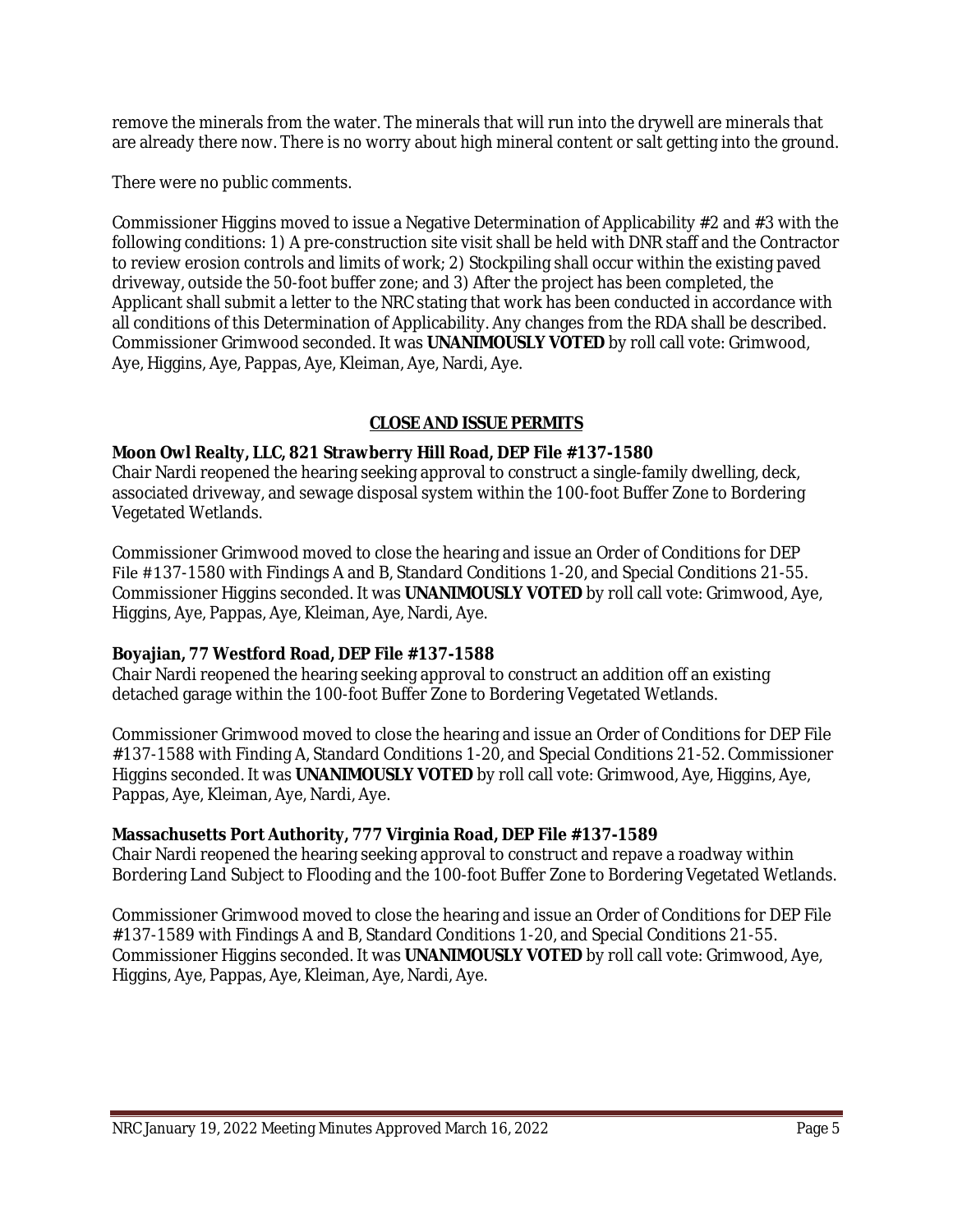## **CERTIFICATES OF COMPLIANCE**

## **Pisano, 73 Monument Street, DEP File #137-1480**

Commissioner Pappas moved to issue a Certificate of Compliance for DEP File #137-1480. Commissioner Higgins seconded. It was **UNANIMOUSLY VOTED** by roll call vote: Grimwood, Aye, Higgins, Aye, Pappas, Aye, Kleiman, Aye, Nardi, Aye.

## **Torrington Properties, 23 Fielding Street, DEP File #137-1467**

Commissioner Pappas moved to issue a Certificate of Compliance for DEP File #137-1467. Commissioner Higgins seconded. It was **UNANIMOUSLY VOTED** by roll call vote: Grimwood, Aye, Higgins, Aye, Pappas, Aye, Kleiman, Aye, Nardi, Aye.

#### **Baxter, 315 Harrington Avenue, DEP File #137-777**

Commissioner Pappas moved to issue a Certificate of Compliance for DEP File #137-777. Commissioner Higgins seconded. It was **UNANIMOUSLY VOTED** by roll call vote: Grimwood, Aye, Higgins, Aye, Pappas, Aye, Kleiman, Aye, Nardi, Aye.

#### **Bushnell, 1599 Lowell Road, DEP File #137-1519**

Commissioner Pappas moved to issue a Certificate of Compliance (partial) for DEP File #137-1519. Commissioner Higgins seconded. It was **UNANIMOUSLY VOTED** by roll call vote: Grimwood, Aye, Higgins, Aye, Pappas, Aye, Kleiman, Aye, Nardi, Aye.

#### **OTHER BUSINESS**

## **Updated Mitigation Policy – Tree Protection**

Chair Nardi said the NRC may want to update their mitigation policy to align with the mitigation requirements of the Town's Tree Preservation Bylaw. The Town's policy for tree removal and replacement is based on diameter size which is different from NRC's wetland policy. He said Administrative Approvals that are heard by the NRC are often about tree removal. Homeowners are usually asking to remove trees because they pose a danger, or they are diseased. Commissioner Kleiman said the NRC should be consistent with the Tree Preservation Bylaw. He believes it is just as important to have mitigation for removal of an invasive tree because habitat is needed for wildlife.

Commissioner Grimwood asked if the NRC wants someone to provide mitigation and plant a new tree are they risking more disruption in the wetlands. Commissioner Higgins said the Tree Preservation Bylaw gives homeowners the option of replacing the tree or pay a fee to Tree Preservation Fund. He noted that the NRC encourages homeowners to remove invasives. He asked if the Commission wants to give credit to homeowners towards mitigation for leaving snags. Chair Nardi said that the Town's Tree Preservation Bylaw states that anything that is hazardous and diseased is exempt. He said currently the NRC reviews tree removal as an Administrative Approval. Commissioner Higgins said the Town's Tree Preservation Bylaw only pertains to demolition projects. He would rather have the Town's bylaw coincide with the tree policy of the NRC and not the other way around. The NRC tree policy should stand alone.

Commissioner Kleiman said some people are not very happy about the Town's Tree Preservation Bylaw. They believe it should be more stringent. He said the NRC should stick to their own mandate and protect wetland habitat. The Commission agreed. Commissioner Higgins wanted confirmation